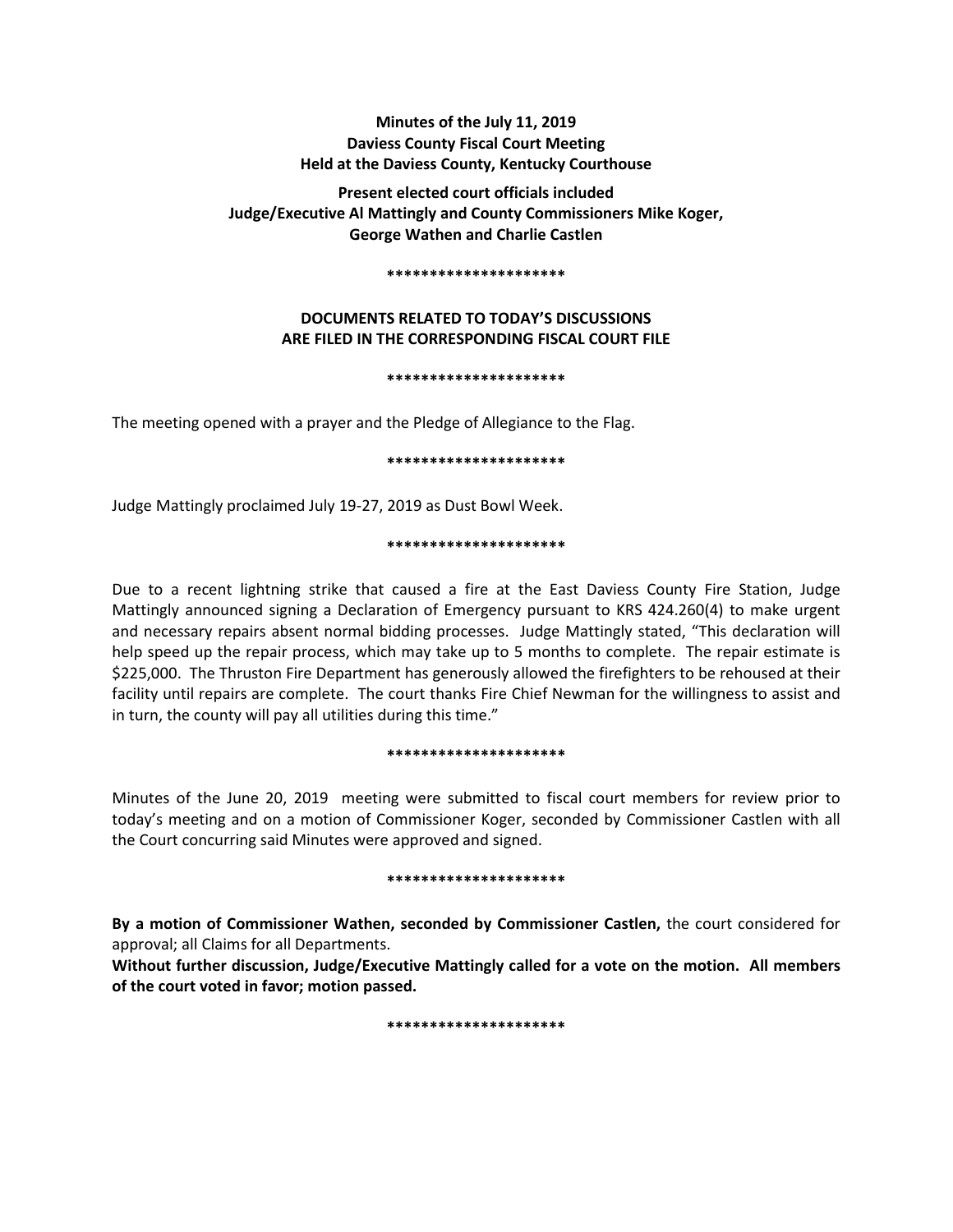**By a motion of Commissioner Wathen, seconded by Commissioner Koger,** the court considered for approval; Entertainment Contract with *The Eric Group* for the 2019 Independence Bank Fireworks Festival.

Daviess County Park Director Ross Leigh stated, "This entertainment contract includes a sound and light show on a covered stage and a 2-hour band performance that will precede the fireworks display at the 2019 Independence Bank Fireworks Festival at Panther Creek Park on Saturday, August 31st, 2019."

**Without further discussion, Judge/Executive Mattingly called for a vote on the motion. All members of the court voted in favor; motion passed.** 

## **\*\*\*\*\*\*\*\*\*\*\*\*\*\*\*\*\*\*\*\*\***

**By a motion of Commissioner Koger, seconded by Commissioner Wathen,** the court considered for approval; Agreement with the City of Owensboro and Owensboro Metropolitan Planning Commission Granting Additional Responsibility, per KRS 198B.060(5).

Judge Mattingly stated, "This goes back a long way and allows OMPC to do code enforcement excluding plumbing codes, as that's done by the state. This is a (maximum) 3-year agreement and contains no changes or changes in responsibilities."

**Without further discussion, Judge/Executive Mattingly called for a vote on the motion. All members of the court voted in favor; motion passed.** 

## **\*\*\*\*\*\*\*\*\*\*\*\*\*\*\*\*\*\*\*\*\***

**By a motion of Commissioner Koger, seconded by Commissioner Castlen,** the court considered for approval; Agreement with the City of Owensboro and Owensboro Metropolitan Planning Commission Granting HVAC Plan Review, Permitting, and Inspection Responsibility, per KRS 198B.6673(2).

Judge Mattingly stated, "Like the prior agreement, this is just one more of those responsibilities. Back in 2011, we added the HVAC inspections."

**Without further discussion, Judge/Executive Mattingly called for a vote on the motion. All members of the court voted in favor; motion passed.** 

# **\*\*\*\*\*\*\*\*\*\*\*\*\*\*\*\*\*\*\*\*\***

**By a motion of Commissioner Castlen, seconded by Commissioner Wathen,** the court considered for approval; **Resolution 18-2019** – Street Lighting District; Brookfield Subdivision.

**Without further discussion, Judge/Executive Mattingly called for a vote on the motion. All members of the court voted in favor; motion passed.** 

### **\*\*\*\*\*\*\*\*\*\*\*\*\*\*\*\*\*\*\*\*\***

**By a motion of Commissioner Koger, seconded by Commissioner Castlen,** the court considered for approval; **Resolution 19-2019** – Street Lighting District; Deer Valley Subdivision Section 4 Unit 1.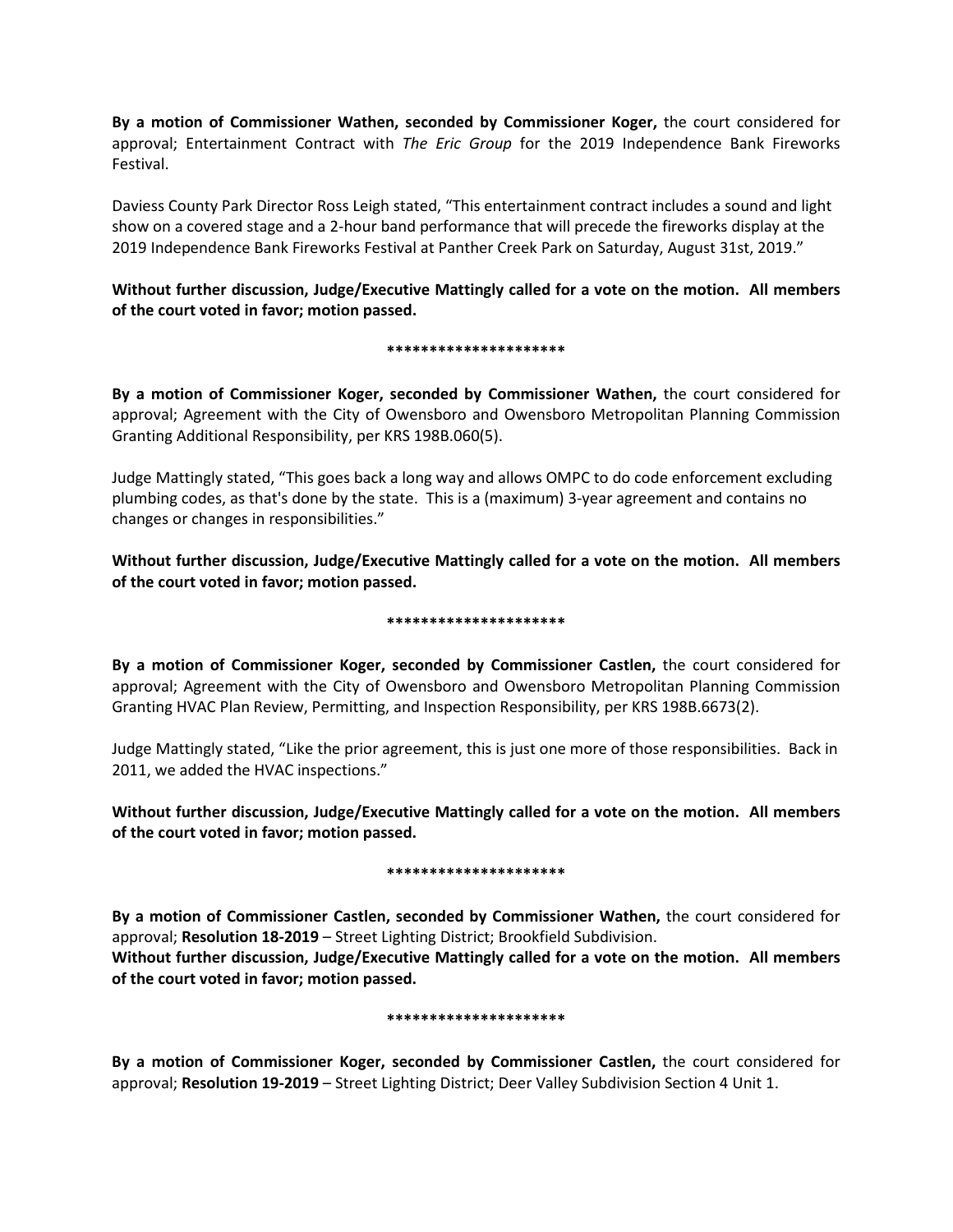**Without further discussion, Judge/Executive Mattingly called for a vote on the motion. All members of the court voted in favor; motion passed.** 

## **\*\*\*\*\*\*\*\*\*\*\*\*\*\*\*\*\*\*\*\*\***

**By a motion of Commissioner Koger, seconded by Commissioner Wathen,** the court considered for approval; **Resolution 20-2019** – Street Lighting District; Deer Valley Subdivision Section 4 Unit 2. **Without further discussion, Judge/Executive Mattingly called for a vote on the motion. All members of the court voted in favor; motion passed.** 

## **\*\*\*\*\*\*\*\*\*\*\*\*\*\*\*\*\*\*\*\*\***

**By a motion of Commissioner Wathen, seconded by Commissioner Koger,** the court considered for approval; **Resolution 21-2019** and KYTC Supplemental Agreement Change No. 2.

County Engineer Mark Brasher stated, "The original 80/20 Rural Secondary Bridge fund agreement was for the design of bridge structures on three roads; Pence Road, Jackson Road North and Drury Road. The first supplemental agreement was for the construction of the Drury Road Bridge. The construction cost for Drury Road Bridge came in lower than our estimate and allows for more flexibility in the remaining funds. The Pence Road Bridge design is complete and with this added flexibility, there's enough money to purchase the bridge-type structure and to get reimbursed for it."

**Without further discussion, Judge/Executive Mattingly called for a vote on the motion. All members of the court voted in favor; motion passed.** 

# **\*\*\*\*\*\*\*\*\*\*\*\*\*\*\*\*\*\*\*\*\***

**By a motion of Commissioner Wathen, seconded by Commissioner Castlen,** the court considered for approval; **Resolution 22-2019** – Establishing the Daviess County Board of Health (DCBH) 2019 Public Health Tax Rate of four cents.

Judge Mattingly stated, "As you see, the tax rate remains the same as the prior year at four cents per hundred dollars of assessed value on real property, personal property, and motor vehicles. I serve on the DCBH and the Health Department does an excellent job, especially at the current four cent rate. That rate will certainly need to be increased in the near future unless something is done about the pension system issues. I understand that a special session will be called next week to address special governmental entities like health departments. Again, if not addressed, tax rates will increase for these special governmental entities in the near future."

**Without further discussion, Judge/Executive Mattingly called for a vote on the motion. All members of the court voted in favor; motion passed.** 

# **\*\*\*\*\*\*\*\*\*\*\*\*\*\*\*\*\*\*\*\*\***

**By a motion of Commissioner Wathen, seconded by Commissioner Castlen,** the court considered for approval; **Award RFQ 004-2019**: Lee Rudy Road Siren Replacement to Ohio Valley 2-Way Radio for \$15,248.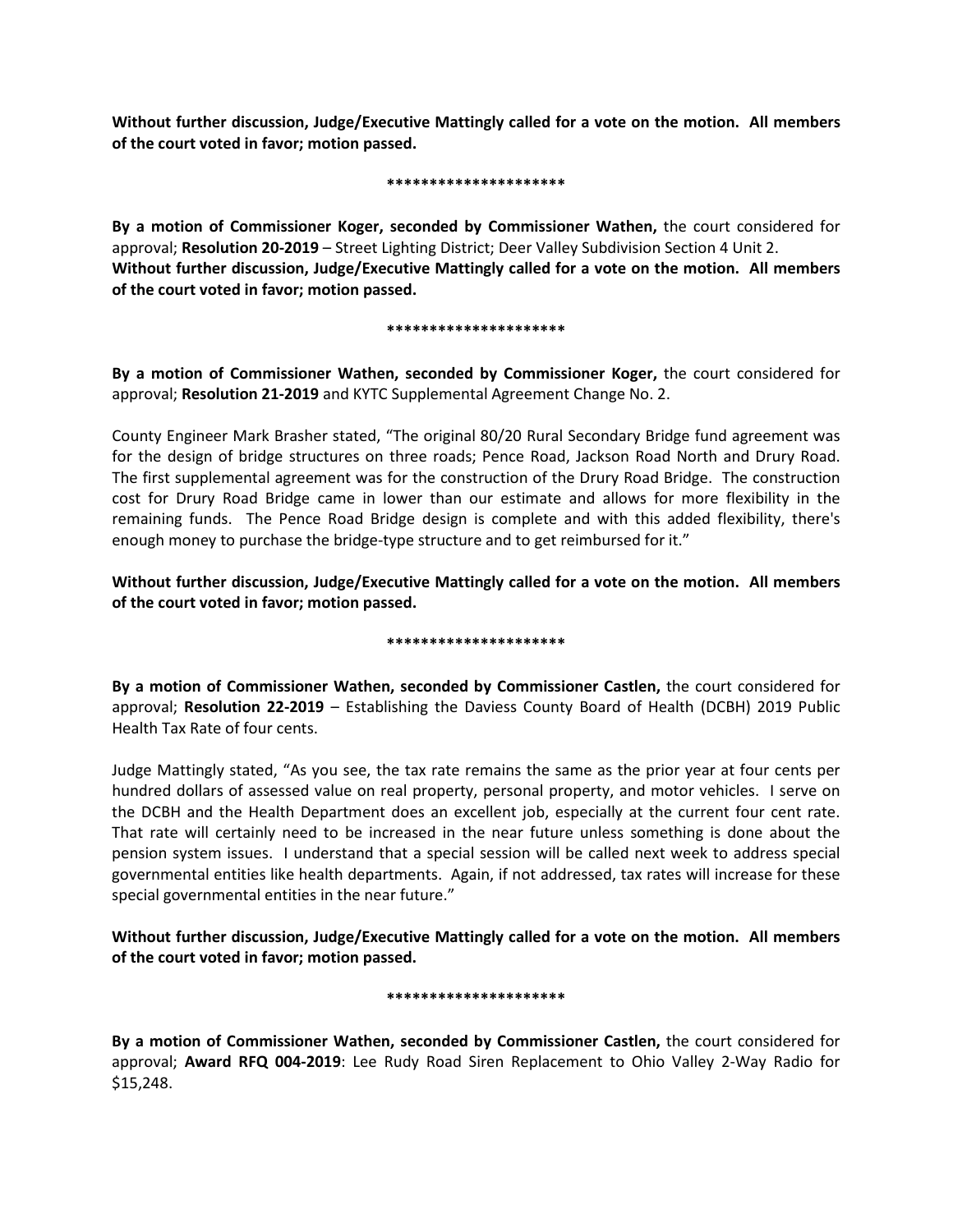Purchasing Agent Jordan Johnson stated, "This follows a recent accident where a vehicle struck a utility pole that housed a community notification warning siren resulting in severe damage to the siren. As the person responsible was uninsured, reimbursement will come from our insurance carrier."

**Without further discussion, Judge/Executive Mattingly called for a vote on the motion. All members of the court voted in favor; motion passed.** 

## **\*\*\*\*\*\*\*\*\*\*\*\*\*\*\*\*\*\*\*\*\***

**By a motion of Commissioner Koger, seconded by Commissioner Castlen,** the court considered for approval; Kentucky Emergency Management Time and Attendance Reporting Timesheets for employees of the Daviess County Emergency Management Agency effective July 1, 2019.

Treasurer Hendrix stated, "This is one of several state requirements we are asked to complete in order to receive 50% reimbursement of EMA's personnel salaries."

**Without further discussion, Judge/Executive Mattingly called for a vote on the motion. All members of the court voted in favor; motion passed.** 

## **\*\*\*\*\*\*\*\*\*\*\*\*\*\*\*\*\*\*\*\*\***

**By a motion of Commissioner Koger, seconded by Commissioner Castlen,** the court considered for approval; Promote Carl Wright to Road Department Supervisor effective July 15, 2019. **Without further discussion, Judge/Executive Mattingly called for a vote on the motion. All members of the court voted in favor; motion passed.** 

# **\*\*\*\*\*\*\*\*\*\*\*\*\*\*\*\*\*\*\*\*\***

**By a motion of Commissioner Wathen, seconded by Commissioner Castlen,** the court considered for approval; Hire Adam Turner as Mechanic in the Department of Public Works effective July 29, 2019. **Without further discussion, Judge/Executive Mattingly called for a vote on the motion. All members of the court voted in favor; motion passed.** 

### **\*\*\*\*\*\*\*\*\*\*\*\*\*\*\*\*\*\*\*\*\***

**By a motion of Commissioner Castlen, seconded by Commissioner Koger,** the court considered for approval; Advertise for a Receptionist in the Department of Administrative Services. **Without further discussion, Judge/Executive Mattingly called for a vote on the motion. All members of the court voted in favor; motion passed.** 

### **\*\*\*\*\*\*\*\*\*\*\*\*\*\*\*\*\*\*\*\*\***

County Treasurer Jim Hendrix presented the **First Reading of KOC A.96.01(2019); 13-2019**- Budget Amendment No. 1 (Mental Health Court Revenue).

Treasurer Hendrix stated, "This budget amendment is to incorporate the County Attorney's recent grant award of \$77,000 and the \$10,000 donation from River Valley Behavioral Health both for a new mental health court."